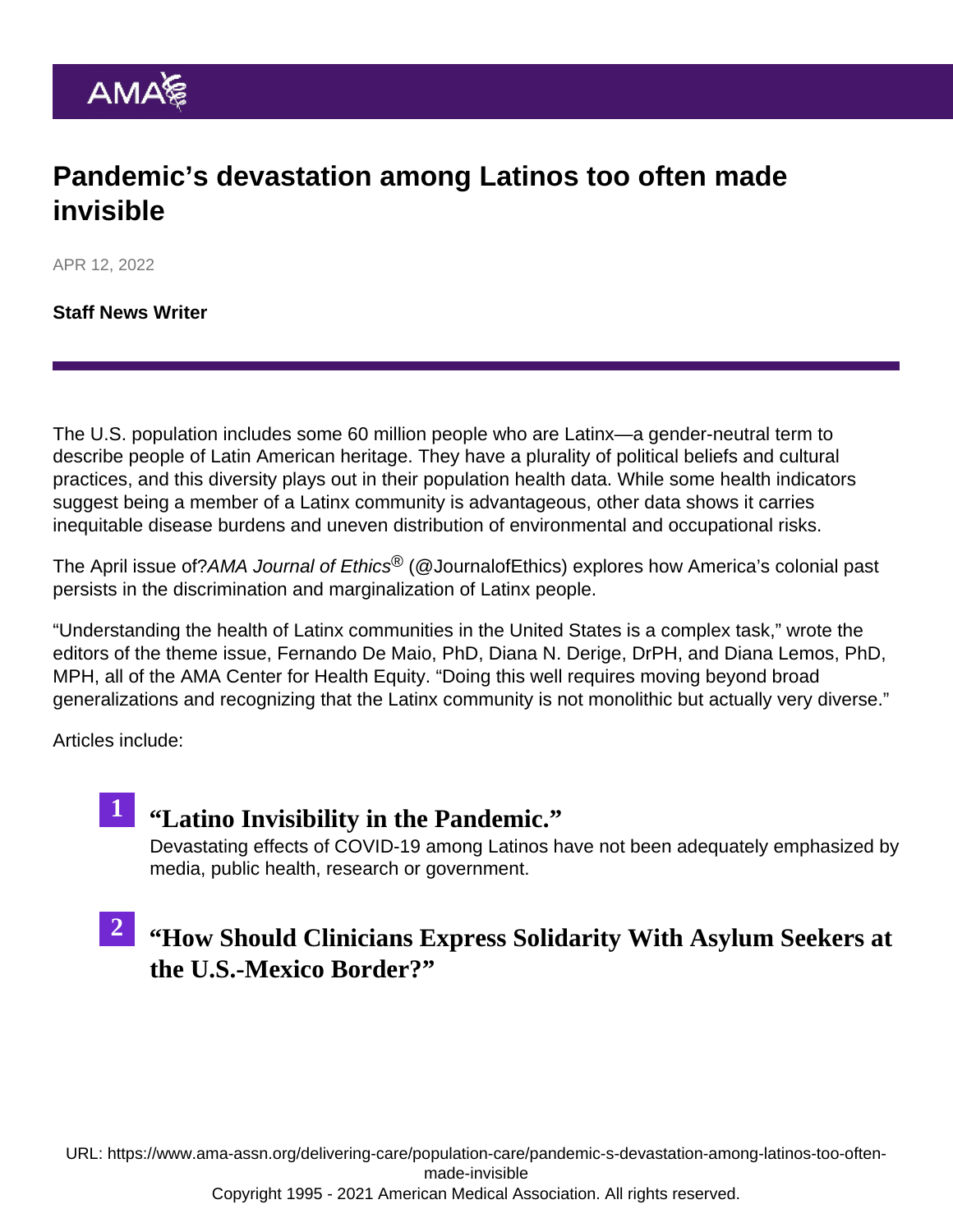Transnational violence has been created by international policy, militaristic interventions and multinational organizational administration of border operations.

<sup>3</sup> "[How Should Health Equity Researchers Consider Intersections](https://journalofethics.ama-assn.org/article/how-should-health-equity-researchers-consider-intersections-race-and-ethnicity-afro-latino/2022-04) of [Race and Ethnicity in Afro-Latino Communities?](https://journalofethics.ama-assn.org/article/how-should-health-equity-researchers-consider-intersections-race-and-ethnicity-afro-latino/2022-04)"

Diversity is key to generating better understandings of health inequity's causes in U.S. Latino communities.

" [How Should Representation of Subjects With LEP Become Mo](https://journalofethics.ama-assn.org/article/how-should-representation-subjects-lep-become-more-equitable-clinical-trials/2022-04)re [Equitable in Clinical Trials?](https://journalofethics.ama-assn.org/article/how-should-representation-subjects-lep-become-more-equitable-clinical-trials/2022-04) " 4

Underrepresentation of individuals with limited English proficiency (LEP) who speak Spanish is ongoing in phase 3 biomedical clinical trials and exacerbates health inequity.

Find out more about the [AMA's strategic plan to embed racial justice and advance health equity](https://www.ama-assn.org/about/leadership/ama-s-strategic-plan-embed-racial-justice-and-advance-health-equity).

## Listen and learn

The journal's April ["Ethics Talk" podcast](https://journalofethics.ama-assn.org/podcast/ethics-talk-how-us-census-left-latinx-americans-behind) features Ruth Enid Zambrana, PhD, MSW, distinguished university professor in the Harriet Tubman Department of Women, Gender and Sexuality Studies at the University of Maryland in Baltimore, who discusses how decisions about demographic data collection can either illuminate or obscure health inequity.

Later on, De Maio, Derige and Lemos detailed the work the [AMA Center for Health Equity](https://www.ama-assn.org/about/ama-center-health-equity) has been doing to advance Latinx health equity. DeMaio is the center's director of research and data use and professor of sociology at DePaul University. Derige is vice president of health equity strategy and development at the AMA, and adjunct faculty at the University of North Carolina Gillings School of Global Public Health. Lemos directs evaluation and learning at the AMA Center for Health Equity and is an adjunct professor in the Program in Public Health at Northwestern University.

The April issue also features five author-interview podcasts. Listen to [previous episodes](https://journalofethics.ama-assn.org/podcasts) of the "Ethics Talk" podcast or subscribe in [iTunes](https://itunes.apple.com/us/podcast/ethics-talk/id1431906161?mt=2) or other services.

URL: [https://www.ama-assn.org/delivering-care/population-care/pandemic-s-devastation-among-latinos-too-often](https://www.ama-assn.org/delivering-care/population-care/pandemic-s-devastation-among-latinos-too-often-made-invisible)[made-invisible](https://www.ama-assn.org/delivering-care/population-care/pandemic-s-devastation-among-latinos-too-often-made-invisible) Copyright 1995 - 2021 American Medical Association. All rights reserved.